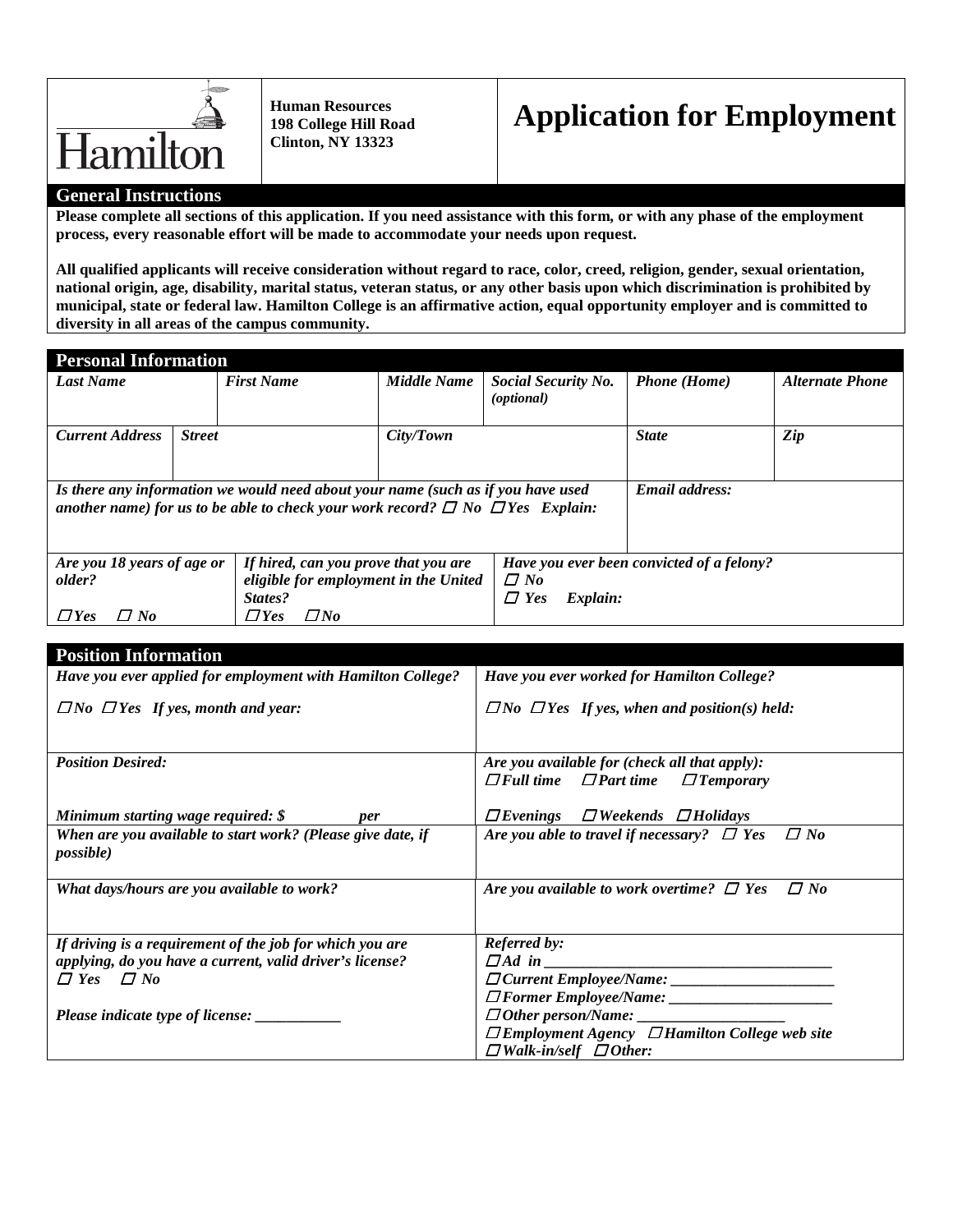## **Employment History (Previous 10 Years) Include any previous employment at Hamilton College.**

*You must complete each part of this section, even if you are submitting a resume with your application. Please provide, on the back of this application, any information regarding additional employment/experience not listed below.* 

| <b>Name of Current/Most Recent Employer</b> |                                 | Location (Address, City, State, Zip) |  |                                           | <b>Phone</b>                         |
|---------------------------------------------|---------------------------------|--------------------------------------|--|-------------------------------------------|--------------------------------------|
| <b>Date Started</b>                         | <b>Starting Wage</b>            | per: $\Box$ hour $\Box$ year         |  | <b>Starting Position Title</b>            | <b>Ending/Current Position Title</b> |
| Date Left                                   | <b>Ending/Current Wage</b><br>S | per: $\Box$ hour $\Box$ year         |  | <b>Supervisor Name and Title</b>          | <b>Reason for Leaving</b>            |
| <b>Responsibilities:</b>                    |                                 |                                      |  | Is this your current employer? $\Box$ Yes | $\Box$ No                            |
|                                             |                                 |                                      |  | May we contact this employer? $\Box$ Yes  | $\Box$ No                            |
|                                             |                                 |                                      |  | If No, please explain:                    |                                      |

| <b>Name of Employer</b>  |                                 | Location (Address, City, State, Zip) |                                           | <b>Phone</b>                         |
|--------------------------|---------------------------------|--------------------------------------|-------------------------------------------|--------------------------------------|
| <b>Date Started</b>      | <b>Starting Wage</b>            | per: $\Box$ hour $\Box$ year         | <b>Starting Position Title</b>            | <b>Ending/Current Position Title</b> |
| Date Left                | <b>Ending/Current Wage</b><br>S | per: $\Box$ hour $\Box$ year         | <b>Supervisor Name and Title</b>          | <b>Reason for Leaving</b>            |
| <b>Responsibilities:</b> |                                 |                                      | Is this your current employer? $\Box$ Yes | $\Box$ No                            |
|                          |                                 |                                      | May we contact this employer? $\Box$ Yes  | $\Box$ No                            |
|                          |                                 |                                      | If No, please explain:                    |                                      |

| <b>Name of Employer</b> |                            | Location (Address, City, State, Zip) |                                           | <b>Phone</b>                         |
|-------------------------|----------------------------|--------------------------------------|-------------------------------------------|--------------------------------------|
|                         |                            |                                      |                                           |                                      |
| <b>Date Started</b>     | <b>Starting Wage</b>       |                                      | <b>Starting Position Title</b>            | <b>Ending/Current Position Title</b> |
|                         |                            | per: $\Box$ hour $\Box$ year         |                                           |                                      |
| Date Left               | <b>Ending/Current Wage</b> |                                      | <b>Supervisor Name and Title</b>          | <b>Reason for Leaving</b>            |
|                         |                            | per: $\Box$ hour $\Box$ year         |                                           |                                      |
| Responsibilities:       |                            |                                      | Is this your current employer? $\Box$ Yes | $\Box$ No                            |
|                         |                            |                                      | May we contact this employer? $\Box$ Yes  | $\Box$ No                            |
|                         |                            |                                      | If No, please explain:                    |                                      |

| <b>Name of Employer</b> |                            | Location (Address, City, State, Zip) |                                           | <b>Phone</b>                         |
|-------------------------|----------------------------|--------------------------------------|-------------------------------------------|--------------------------------------|
|                         |                            |                                      |                                           |                                      |
| <b>Date Started</b>     | <b>Starting Wage</b>       |                                      | <b>Starting Position Title</b>            | <b>Ending/Current Position Title</b> |
|                         |                            | per: $\Box$ hour $\Box$ year         |                                           |                                      |
| Date Left               | <b>Ending/Current Wage</b> |                                      | <b>Supervisor Name and Title</b>          | <b>Reason for Leaving</b>            |
|                         | \$                         | per: $\Box$ hour $\Box$ year         |                                           |                                      |
| Responsibilities:       |                            |                                      | Is this your current employer? $\Box$ Yes | $\Box$ No                            |
|                         |                            |                                      |                                           |                                      |
|                         |                            |                                      | May we contact this employer? $\Box$ Yes  | $\Box$ No                            |
|                         |                            |                                      | If No, please explain:                    |                                      |